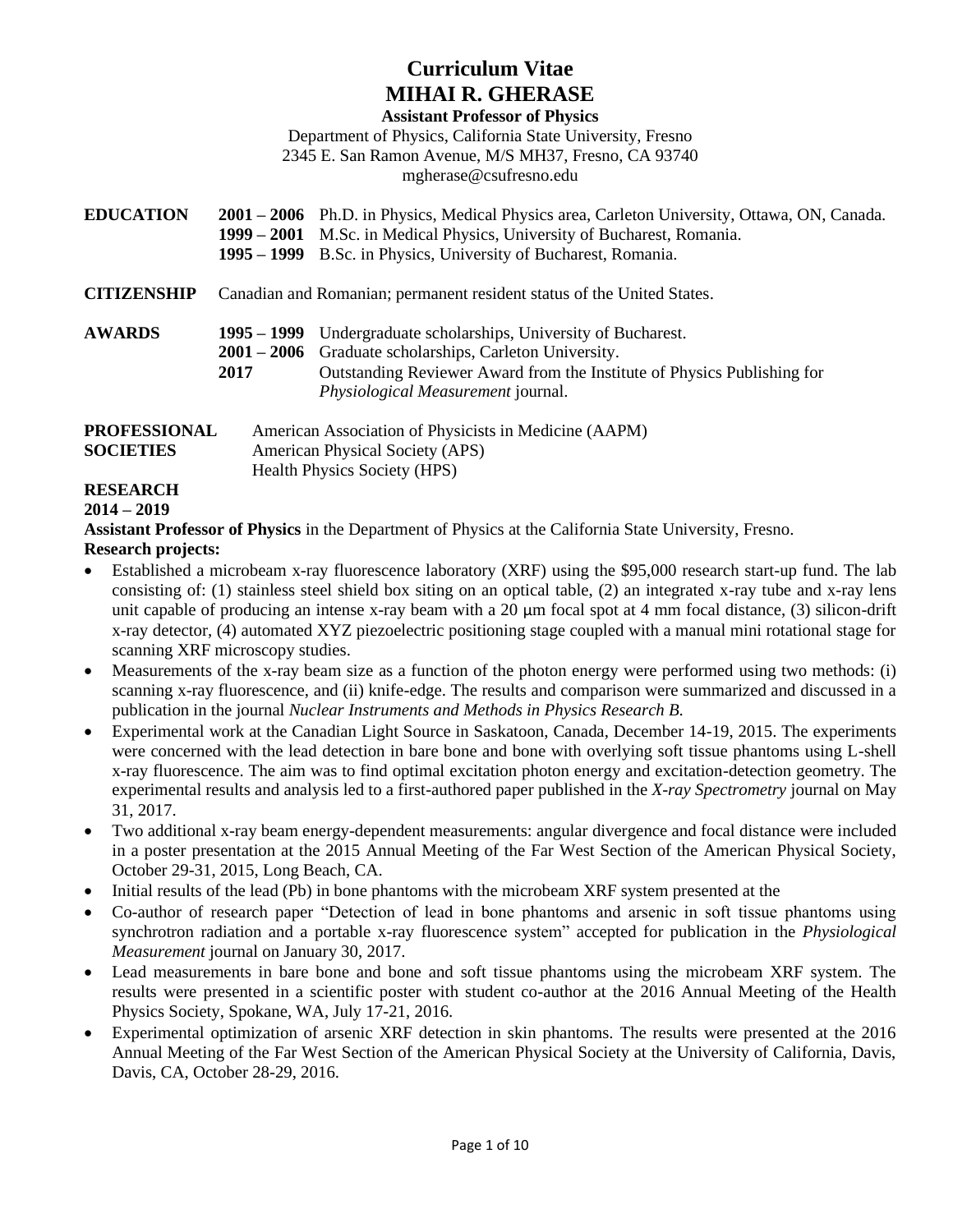- Grazing-incidence x-ray fluorescence approach was developed to measure lead detection limits in plaster-of-Paris bone and polyoxymethylene (POM) soft tissue phantoms. The development of the method led to three poster and oral presentations at local and national scientific conferences with two students and an article with student coauthor (Summer Al-Hamdani) published in the *Physiological Measurement* journal on March 29, 2018.
- The optimal grazing incidence position (OGIP) approach was improved to increase the sensitivity of lead detection via L-shell x-ray fluorescence in plaster-of-Paris bone and polyoxymethylene (POM) soft tissue phantoms. The reproducibility of the new method was also assessed. Initial results were presented in a poster presentation with student co-author (Summer Al-Hamdani) at the Central California Research Symposium in Fresno on April 25, 2018 and the final results were published in the *Biomedical Physics and Engineering* journal on October 22, 2018.
- Principal Investigator (PI) of a research proposal titled "X-ray fluorescence measurements of the microscopic spatial distributions of the trace elemental concentrations in a bovine bone slice." The proposal received 40 hours of beam time at the Canadian Light Source (CLS). Due to multiple equipment failures and extended repair time, CLS was not open for research for more than half of year. I recently acquired data during a 48-hour ling time (additional 8 hours to acquire long XRF maps at different photon energies) at the Very Sensitive Elemental and Structural Probe Employing Radiation (VESPERS) beamline from CLS during a trip in the period August 27-31, 2019. During the "down time" the research project has developed a new direction: an x-ray photon backscatter modelling to account for tissue heterogeneity to yield quantitative elemental concentrations in typical XRF microscopy studies involving synchrotron radiation. The research work was led by a graduate student Annette Lopez and led to two poster presentations.
- Radiation dosimetry measurements for the developed L-shell x-ray fluorescence bone lead measurements in plaster-of-Paris bone and polyoxymethylene (POM) soft tissue phantoms. The purchase of a commercial optically-stimulated luminescence (OSL) dosimetry system from Landauer, Inc. was initiated. Research began this summer and will continue this fall and in 2020 year. Current M.S. Physics candidate Sarah Kroeker participates in this research project.

### **Research awards and grants**

- CSM Faculty Sponsored Student Research Award (FSSRA) (\$1,000.00) 2014/2015 (student **Andres Felipe Vargas**).
- CSM FSSRA (\$714.00) 2015/2016 (student **Andressa Freire-Gama**).
- CSM FSSRA (\$1000.00) 2016/2017 (student **Summer Al-Hamdani**).
- CSM Faculty Professional Development Award (\$1050) 2016/2017.
- CSM College Scholarly and Creative Activity Award 2016/2017 (3 WTU Fall 2016).
- Undergraduate Research Grant (\$900.00) 2016-2017 (student **Benjamin Avila**).
- CSM Faculty Professional Development Award (\$1,200) 2017/2018.
- SCORE SC2 research grant from the National Institute of General Medical Sciences (grant #1SC2GM121187-01) valued at \$420,000 for three years (09/01/2017-07/31/2020).
- CSM College Scholarly and Creative Activity Award 2017/2018 (3 WTU Fall 2017).
- CSM FSSRA (\$568.00) 2018/2019 (student **Annette Lopez**).

### **2006 – 2013**

**Postdoctoral Fellow** in the XRF laboratory of Dr. David Fleming at Mount Allison University. Work involved three experimental setups: Si(Li) detector with a Cd-109 radioactive source as the excitation beam, a commercial XRF system which is based on a miniature field-emission tungsten x-ray tube and a silicon PiN diode detector, and a TLD reader Harshaw 3500 with dosimeter chips. Research work was mainly focused on *in vivo* detection of arsenic and selenium in the human body using XRF methods. Main research accomplishments include:

- Work at the Canadian Light Source in Saskatoon, Canada, October 5-10, 2012. The study focused on determining the chemical speciation of arsenic in human nails. The XANES (X-ray Absorption Near-Edge Spectroscopy) capabilities of the Hard X-ray Micro Analysis (HXMA) beamline was used.
- Research at the Canadian Light Source in Saskatoon, Canada, June 5-8, 2012. The study involved the measurements of the microscopic distribution of arsenic in human nails. The microbeam capabilities of the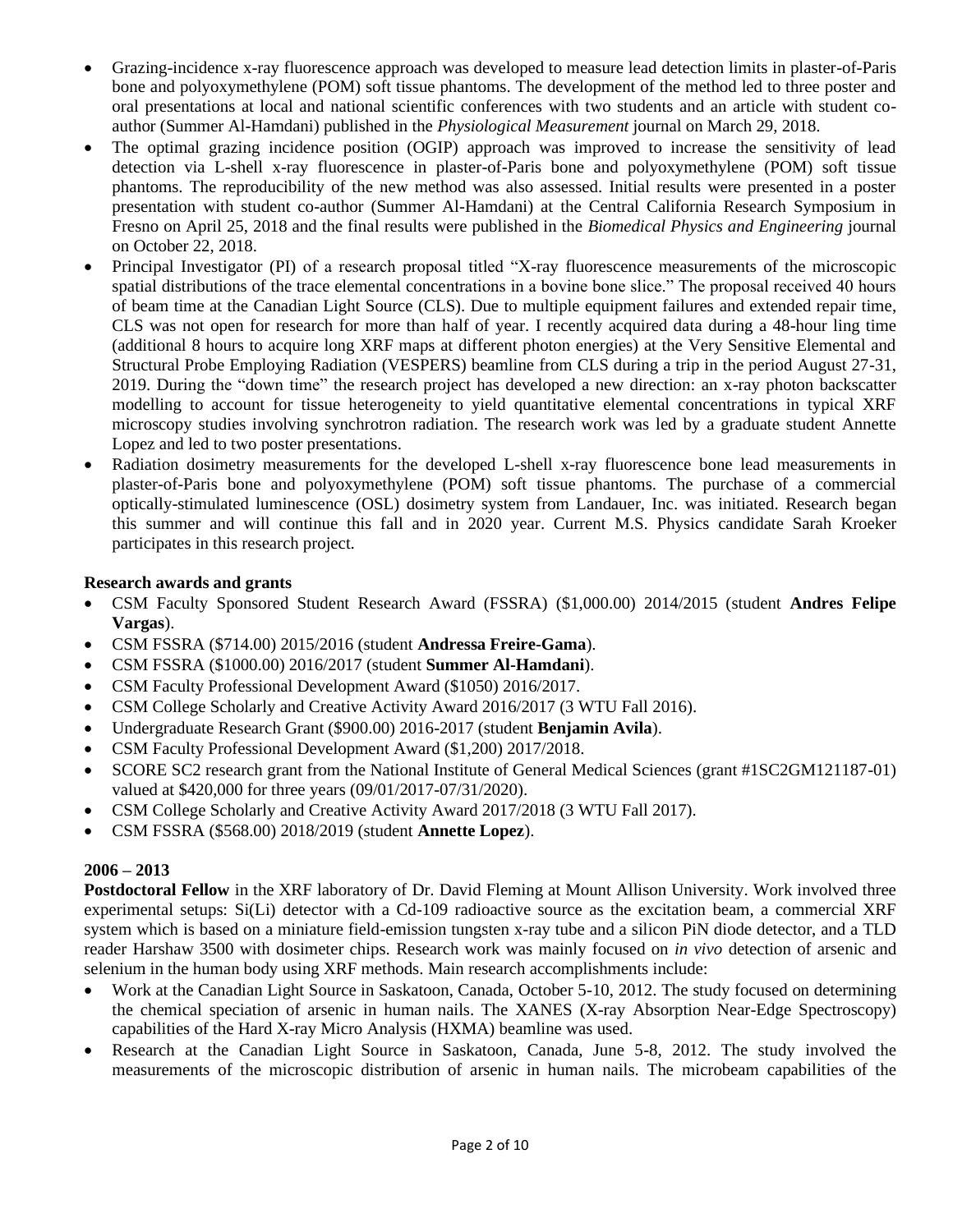HXMA beamline were used. The manuscript was published in the journal *Physiological Measurement* **34**:1163- 1177 (2013).

- Study of x-ray fluorescence detection of arsenic and selenium in 300 human nail samples. The samples were collected from households in rural areas with known high concentration of arsenic in the consumed well-water. The calibration work was presented at the 8<sup>th</sup> International Topical Meeting on Industrial Radiation and Radioisotope Measurement Applications (IRRMA-8) which was held from 26 June-1 July 2011 in Kansas City, MO, US.
- Development of a calibration method for depth-dependent elemental concentration samples using layered calibration method. Publication: *Nuclear Instruments and Methods in Physics Research Section B* **269**:1150-1156 (2011).
- Work towards developing an XRF system based on a commercial miniature x-ray tube for *in vivo* measurements of arsenic in skin. Publications: (1) *Physics in Medicine and Biology* **52**: N459-465 (2007), (2) *Applied Radiation and Isotopes* **68**: 743-745 (2010).
- Dosimetry study of our portable x-ray spectrometer using thermoluminescent dosimeters (TLDs). Publication: *Physics in Medicine and Biology* **55**:5499-5514 (2010).
- Development of a human nail phantom designed to estimate detectability of arsenic and selenium using a portable x-ray spectrometer. Publication: *Physics in Medicine and Biology* **55**:N151-159 (2010).
- Derivation of an analytical model that can be used for the analysis of XRF spectra for samples presenting depthdependent concentration. Publication: *Applied Radiation and Isotopes* **67**:50-54 (2009).
- Modelling work towards an optimal  $K_\alpha$  XRF detection geometry of arsenic in skin using an extended Fundamental Parameter Method. Publication: *X-ray Spectrometry* **38**:513-518 (2009).
- Fundamental Parameter Method model to estimate arsenic concentration in skin phantoms from the experimental x-ray spectra. Publication: *X-ray spectrometry* **37**:482-489 (2008).
- Synchrotron work at the Canadian Light Source in November 2008. The project involved experiments towards validating a technique to measure arsenic concentrations for homogeneous and depth-dependent skin phantoms using synchrotron radiation. Publication: *The Activity Report of Canadian Light Source 2008*.
- Synchrotron Summer School at the Canadian Light Source facility. Visits of the facilities and lectures on various synchrotron research topics, Saskatoon, August 20-24, 2007.

#### **2001 – 2006**

**Research Assistant** in the hyperpolarized xenon (H-Xe) Magnetic Resonance Imaging (MRI) laboratory from Carleton University (now at Imaging Research Laboratories from the Robarts Research Institute in London, Ontario). The research project involved work with a custom-built hyperpolarized <sup>129</sup>Xe (H-Xe) system. Research accomplishments include:

- Experimental work towards the development of H-Xe dissolved in a perfluorooctyl bromide (PFOB) emulsion as a Magnetic Resonance contrast agent for cancer detection. Using a radial diffusive exchange model and dynamic acquisition of NMR spectra flow measurements were demonstrated in a phantom-type experiment.
- Experimental work comparing the NMR properties of H-Xe dissolved in PFOB and in alternative solvents (highly fluorinated sucrose polyesters) for potential applications. Publication: *Journal of Fluorine Chemistry* **125**:1457 (2004).
- Development of a radial two-compartment diffusive theoretical model which was used to analyze the diffusive exchange spectra of H-Xe dissolved in PFOB emulsion. Publication: *Journal of Chemical Physics* **125**:044906 (2006).

#### **TEACHING 2014 – 2019**

## **Assistant Professor of Physics**

### (1) *Introduction to Magnetic Resonance Imaging and Spectroscopy* (upper-level undergraduate Medical Physics)

Topics: the basic physics of nuclear magnetic resonance (NMR) phenomenon, interaction of nuclear magnetic moments with static and rotating magnetic fields, longitudinal and transverse relaxation, the phenomenological Bloch equation, signal equation via reciprocity principle, imaging principles, *k*-space, selective excitation, basic imaging sequences.

Textbook: *Principles of Magnetic Resonance Imaging* by D. G. Nishimura, 1996, to be ordered online.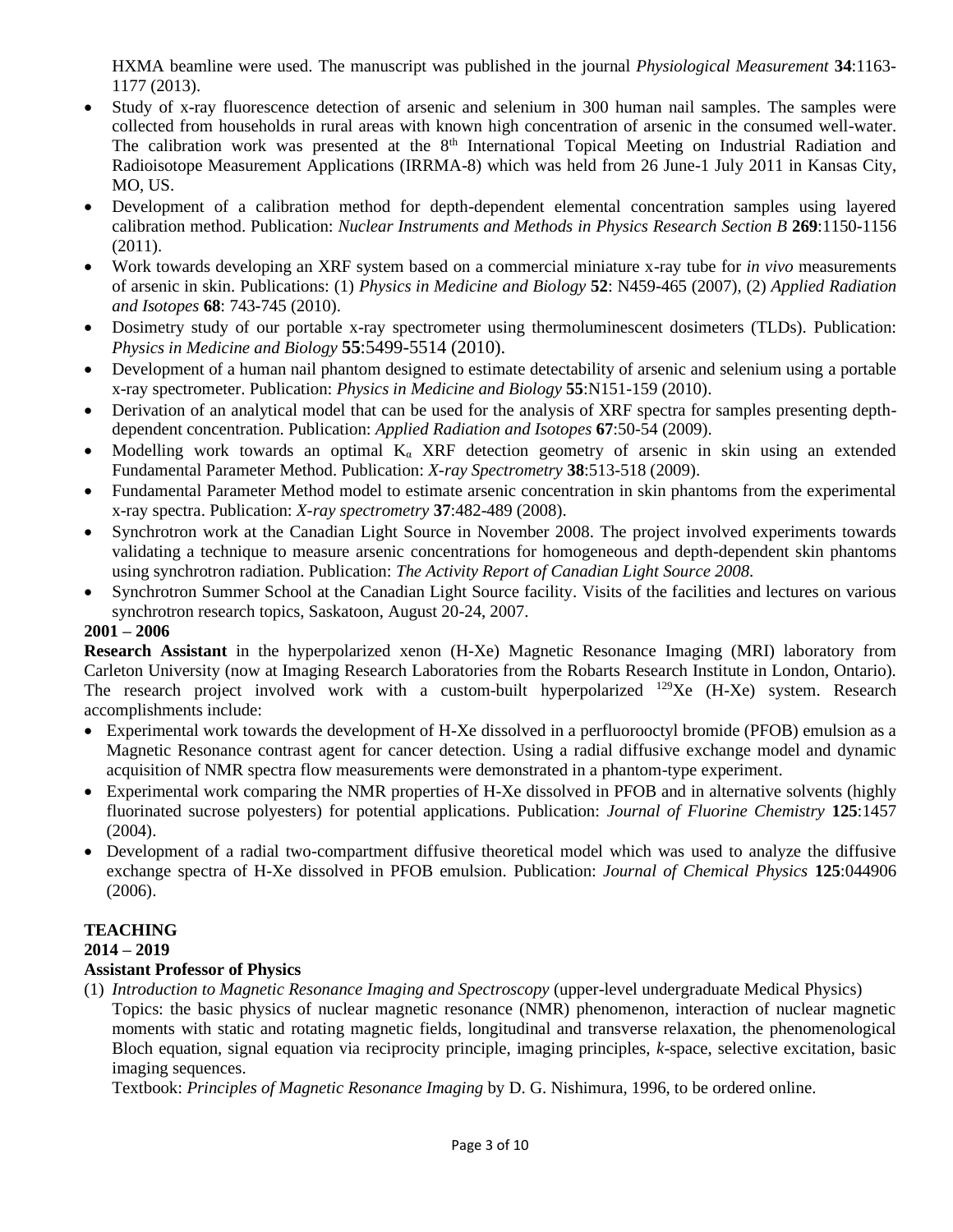- (2) *Radiation Physics* (upper-level undergraduate Medical Physics) Topics: basics of atomic and nuclear physics, classification of radiation, interactions of charged particles with matter, interactions of x-ray photons with matter, kinetics of radioactive decay, modes of radioactive decay. Textbook: *Radiation Physics for Medical Physicists* by E.B. Podgoršak, Springer, 2-nd ed., 2010.
- (3) *Nuclear Medicine Physics* (upper-level undergraduate Medical Physics) Topics: radionuclides, radioactive decay, review of basic radiation interactions, instrumentation, Nuclear Medicine imaging modalities. Textbook: *Physics in Nuclear Medicine* by S. R. Cherry, J. A. Sorenson, and M. E. Phelps, Saunders, 4-th ed., 2012.
- (4) *Diagnostic X-ray Imaging Physics* (upper-level undergraduate Medical Physics) Topics: Fourier transforms, convolution, tomographic reconstruction principles, statistical distributions, x-ray production, x-ray imaging modalities.

Textbook: *The Essential Physics of Medical Imaging* J.T. Bushberg et al., Lippincott Williams & Wilkins, 3-rd ed., 2012.

(5) *Mechanics and Wave Motion* (introductory-level calculus-based undergraduate Physics lecture and lab sections) Topics: kinematics, dynamics, conservation of energy and momentum, collisions, rotational dynamics and kinematics, simple harmonic oscillations.

Textbook: *Physics for Scientists and Engineers* by R.D. Knight, Pearson, 3-rd ed., 2013.

(6) *Light and Modern Physic*s (introductory-level calculus-based undergraduate Physics lecture)

Topics: Maxwell's equations, electromagnetic waves, reflection and refraction of light, geometrical optics and its applications, wave optics, polarization of light, Einstein's special relativity, Bohr's model, photoelectric effect, Compton effect, basic concepts of quantum mechanics as applied to atoms, molecules, and solids.

Textbook: *Physics for Scientists and Engineers with Modern Physics* by R. A. Serway and J. W. Jewett Jr., Cengage Learning, 9-th ed., 2016.

### **2008 – 2014**

## **Postdoctoral Fellow and Lecturer**

(1) *General Physics* II (introductory-level calculus-based Physics)

Responsibilities: 6h lecture & supervising in-class activities, preparation of assignments using *Mastering Physics* software, preparing assignments' solutions, preparing and marking two midterm and final exams.

Topics: Newtonian gravitation, rotational motion, static equilibrium, simple harmonic motion, electric and magnetic fields, special relativity, and cosmology.

(2) *Statistical Mechanics* (upper-level undergraduate Physics)

Responsibilities: 3h lecture, preparation and marking of assignments, midterm and final exams.

Topics: statistical definition of the entropy and temperature, Boltzmann distribution, thermal radiation and Planck distribution, chemical potential and Gibbs distribution, ideal gas, Fermi and Bose gases, Maxwell distribution. Textbooks:

- *Thermal physics* by C. Kittel & H. Kroemer, Freeman, 2nd ed., NY, 2003.
- *Introductory statistical mechanics* by R. Bowley & M. Sanchez, Clarendon Press, 2-nd ed., Oxford, 1999.
- (3) *Data Acquisition and Analysis* (intermediate-level undergraduate Physics)

Responsibilities: lab manual preparation, 3h lecture, 3h lab, preparation and marking of assignments, midterm and final exams.

Topics: random and systematic uncertainties, Gauss and Poisson distributions, correlation coefficients, fitting methods, chi-squared test, Monte Carlo methods.

Textbook: *An introduction to error analysis* by J.R. Taylor, University Science Books, 2nd ed., Sausalito, 1997.

- (4) *Methods of Mathematical Physics* (upper-level undergraduate Mathematics and Physics course) Responsibilities: 3h lecture, 3h lab, preparation of assignments, midterm and final exams. Topics: linear algebra, vector calculus, Fourier transforms. Textbooks:
	- *Essential Mathematical Methods for the Physical Sciences* by K.F. Riley & M.P. Hobson, Cambridge University Press, 1-st ed., Cambridge, 2011.
	- *Mathematical Methods for Physicists* by G.B. Arfken & H.J. Weber, 6-th ed., Academic Press, San Diego, 2005.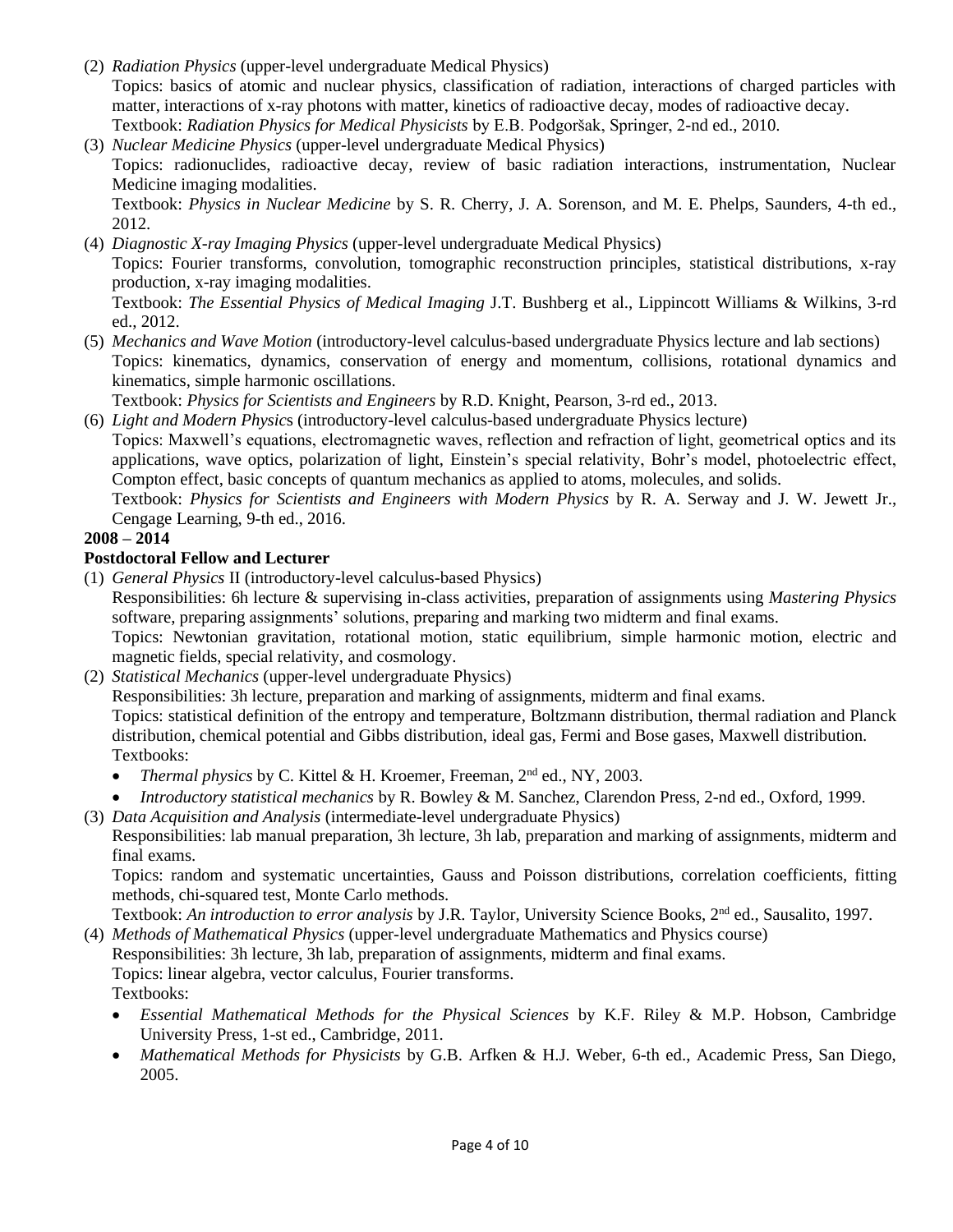- *Mathematical Methods for Physicists* by H.J. Weber & G.B. Arfken, 5-th ed., Academic Press, San Diego, 2004.
- (5) *Medical Physic*s (upper-level undergraduate Physics) Responsibilities: Guest lecturer for the Magnetic Resonance Imaging (MRI) portion.
- (6) *Physics of the Living Body* (introductory-level undergraduate Physics)
- Responsibilities: lab preparation, supervision and marking assignments.

### **2001 – 2006**

**Teaching Assistant –** Introductory-level Physics lab instruction within the Physics Department at Carleton University for 10 semesters. Responsibilities: lab supervision, problem solving sessions, marking assignments, lab reports, lab exams, and written tests.

### **RESEARCH SUPERVISION**

**Assistant Professor** at California State University, Fresno – research supervision of the following students:

- (1) Andres Felipe Vargas (2015) B.S. Biomedical Physics and Computer Science
- (2) Andressa Freire-Gama (2016) B.S. Biomedical Physics exchange student from Brazil
- (3) Benjamin Avila (2016-2017) B.S. Biomedical Physics
- (4) Danielle Tanielian (2016-2017) B.S. Biomedical Physics
- (5) Summer Al-Hamdani (2016-2018) B.S. Biomedical Physics and Mathematics
- (6) Joshua Jardenil (2018-current) B.S. Biomedical Physics
- (7) Annette Lopez (2018-2019) M.S. Physics
- (8) Alex Lawson (2018-current) B.S. Biomedical Physics
- (9) Sarah Kroeker (2019-current) M.S. Physics

**Postdoctoral Fellow** – research co-supervision with Dr. David Fleming of the following students:

- (1) Marc Vallee (2007-2008) M.S. Medical Physics, McMaster University, Hamilton, ON, Canada.
- (2) Isadel Eddy (2007-2008) High-school teacher, Massachusetts.
- (3) Chris Roy (2009-2010) Ph.D. Medical Biophysics, University of Toronto, Toronto, ON, Canada.
- (4) Joanna Mader (2009-2010) Ph.D. Medical Physics, Dalhousie University, Halifax, NS, Canada.
- (5) Kevin Alexander (2009-2011) Ph.D. Medical Physics, Queen's University, ON, Canada.
- (6) Sarah Thomas (2011-2012) M.S. Community & Regional Planning, University of British Columbia, BC, Canada.
- (7) John Groves (2012-2013) M.S. Mechanical Engineering, University of Guelph, ON, Canada.

### **COMPUTATIONAL SKILLS**

- C++ programming language: numerical algorithms and codes for research projects.
- *Origin* data analysis software: nonlinear curve fitting, data analysis, and plotting.
- *Microsoft Office* package: text editing, data analysis, and presentation.
- Operating systems: *Microsoft Windows* and *UNIX*.

### **PROFESSIONAL INVOLVEMENT & DEVELOPMENT**

- Judge for the Senior Division of the 66<sup>th</sup> Annual Central California Science, Mathematics, and Engineering Fair, March 11, 2019, held at the Fairgrounds in Fresno, CA.
- Judge for the Senior Division for the 65th Annual Central California Science, Mathematics, and Engineering Fair, March 12, 2018, held at the Fairgrounds in Fresno, CA.
- Judge for the Senior Division for the 64<sup>th</sup> Annual Central California Science, Mathematics, and Engineering Fair, March 13, 2017, held at the Fairgrounds in Fresno, CA.
- Participant at the Physics and Astronomy New Faculty Teaching Workshop organized by the American Association of Physics Teachers (AAPT) and held June 20-23, 2016 at the American Center for Physics in College Park, MD.
- Joined the Faculty Online Learning Communities (FOLC) an online support group initiated by Dr. Andy Rundquist from Hamelin University in St. Paul, MN. The group was aimed at supporting new Physics faculty in their practical implementation of effective teaching practices through bi-monthly online meetings.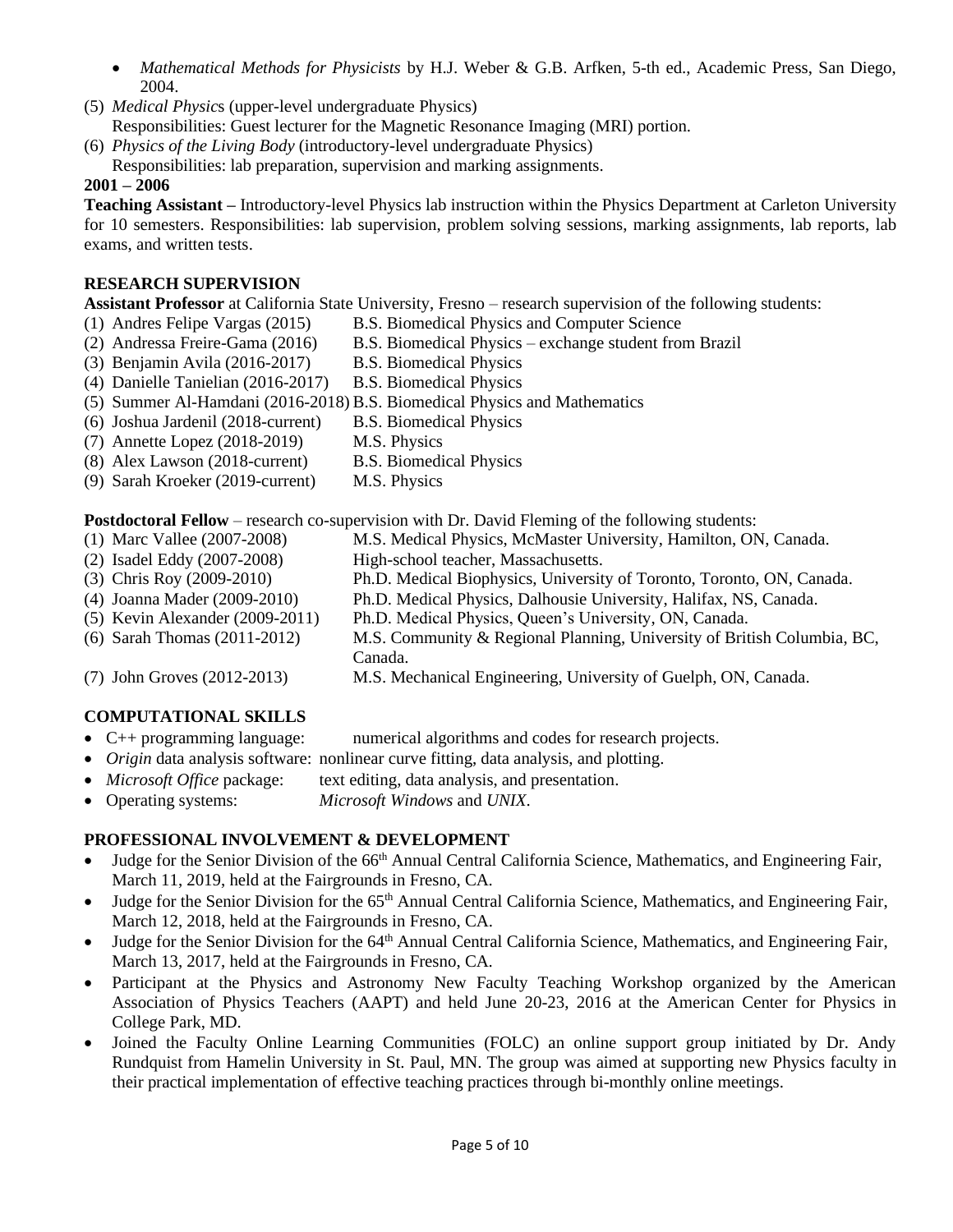- Judge for the Senior Division for the 63<sup>rd</sup> Annual Central California Science, Mathematics, and Engineering Fair, March 8, 2016, held at the Fairgrounds in Fresno, CA.
- External reviewer for the following journals: (1) *Applied Radiation and Isotopes*, (2) *Physiological Measurement*, (3) *Spectroscopy Letters*, (4) *Food Analytical Methods.*
- Judge at the Canada-Wide Science Fair, May 17, 2012, held in Charlottetown, Prince Edward Island, Canada.
- Co-author of the textbook *Physics for Scientists and Engineers: An Interactive Approach Solutions* which accompanies the textbook published by Nelson Education Ltd. in 2013.

#### **PRESENTATIONS**

- (1) **J. Jardenil** and **M.R. Gherase**, "Detection limits of L-shell XRF measurements of Pb in bone and soft tissue phantoms using an optimal grazing incidence position method", Annual Scientific Meeting of the American Physical Society (APS) Far West Section, Stanford University, Palo Alto, CA, November 1, 2019.
- (2) **A. Lawson, A. Lopez,** and **M.R. Gherase**, "Calculations of elemental concentrations in a lamb bone using optimal grazing-incidence position x-ray fluorescence (XRF) measurements", Annual Scientific Meeting of the American Physical Society (APS) Far West Section, Stanford University, Palo Alto, CA, November 1, 2019.
- (3) **S. Kroeker** "Calculations of the radiation dose in optically stimulated luminescence (OSL) dosimeters irradiated by a microbeam", Annual Scientific Meeting of the American Physical Society (APS) Far West Section, Stanford University, Palo Alto, CA, November 2, 2019.
- (4) **M.R. Gherase**, "L-shell X-ray Fluorescence Detection of Lead in Bone and Soft Tissue Phantoms Using a Microbeam and a Grazing-Incidence Method", talk in the Topical Group on Medical Physics (GMED) sponsored session titled Physics in medicine: devices, algorithms, and models, April Meeting of the American Physical Society (APS), Denver, CO, April 14, 2019.
- (5) **A. Lopez** and **M.R. Gherase**, "X-ray backscatter modelling for quantitative x-ray fluorescence microscopy studies", Health Physics Society (HPS) Midyear Meeting, San Diego, CA, February 18, 2019.
- (6) **A. Lopez** and **M.R. Gherase**, "X-ray backscatter modelling for quantitative x-ray fluorescence microscopy studies", Annual Scientific Meeting of the American Physical Society (APS) Far West Section, California State University Fullerton, CA, October 20, 2018*.*
- (7) **A. Lawson** and **M.R. Gherase**, "An optimal grazing-incidence position (OGIP) method for arsenic measurement in polyester resin skin phantoms", Annual Scientific Meeting of the American Physical Society (APS) Far West Section, California State University Fullerton, CA, October 20, 2018*.*
- (8) **M.R. Gherase** and **S. Al-Hamdani**, "Quantitative L-shell x-ray fluorescence measurements of Pb in plaster-of-Paris bone phantoms", Annual Scientific Meeting of the American Physical Society (APS) Far West Section, California State University Fullerton, CA, October 20, 2018*.*
- (9) **S. Al-Hamdani** and **M.R. Gherase**, "Linear attenuation coefficients measurements in a polyoxymethylene soft tissue phantom for calibration of the L-Shell x-Ray fluorescence bone Pb data", Annual Scientific Meeting and Exhibition of the American Association of Physicists in Medicine (AAPM), Nashville, TN, July 29, 2018.
- (10) **S. Al-Hamdani** and **M.R. Gherase**, "Reproducibility measurements in a grazing-incidence approach to Pb detection using L-shell x-ray fluorescence in a bone and soft tissue phantom assembly", Central California Research Symposium, Fresno, CA, April 25, 2018.
- (11) **S. Al-Hamdani and M.R. Gherase**, "A novel L-shell x-ray fluorescence bone lead quantification method based on direct x-ray soft tissue attenuation measurement using a microbeam and a bone and soft tissue phantom assembly", March Meeting of the American Physical Society (APS), Los Angeles, CA, March 7, 2018.
- (12) **S. Al-Hamdani** and **M.R. Gherase**, "A microbeam scanning method to determine the x-ray attenuation of the soft tissue for the L-shell x-ray fluorescence lead detection in a soft tissue and bone phantom assembly", Annual Scientific Meeting of the American Physical Society (APS) Far West Section, University of California Merced, Merced, CA, November 3, 2017*.*
- (13) **S. Al-Hamdani** and **M.R. Gherase**, "Improving lead detection in plaster-of-Paris bone phantoms using a grazing-incidence x-ray fluorescence (GAXRF) method", Annual Scientific Meeting and Exhibition of the American Association of Physicists in Medicine (AAPM), Denver, CO, August 2, 2017.
- (14) **S. Al-Hamdani** and **M.R. Gherase**, "Initial results of grazing-angle x-ray fluorescence (GAXRF) measurements of lead in plaster-of-Paris bone phantoms", Young Investigator Symposium of the Northern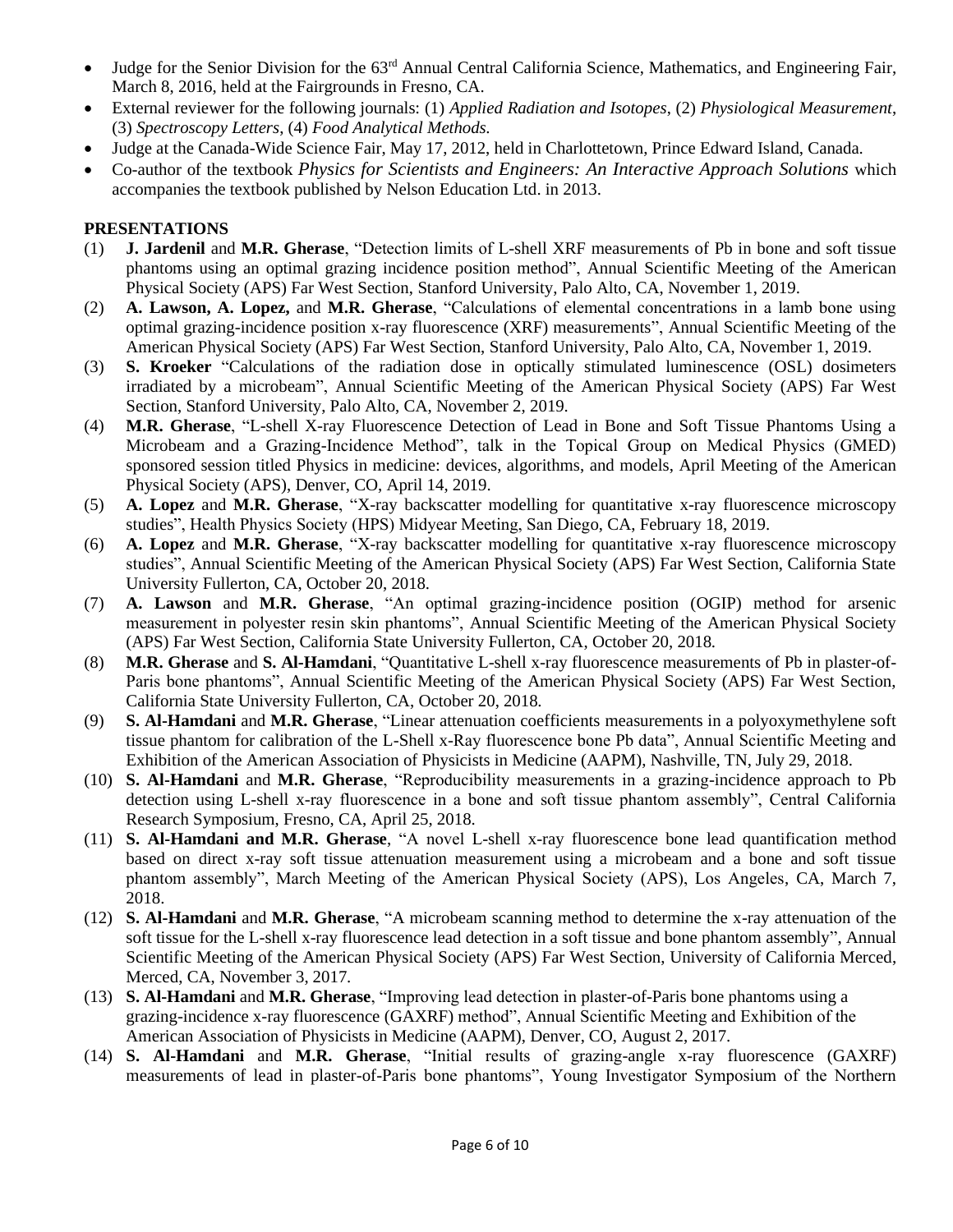California Chapter of the American Association of Physicists in Medicine (AAPM), University of California, San Francisco Mission Bay Campus, San Francisco, CA, May 26, 2017*.*

- (15) **B***.* **Avila** and **M. R. Gherase**, "Optimal sensitivity of x-ray fluorescence of arsenic in skin phantoms using an xray optics system", Central California Research Symposium, Fresno, CA, April 18-19, 2017.
- (16) **S. Al-Hamdani, D. Tanielian,** and **M. R. Gherase**, "Improving lead detectability in plaster-of-Paris bone phantoms using a grazing-angle x-ray fluorescent measurement", Central California Research Symposium, Fresno, CA, April 18-19, 2017.
- (17) **M.R. Gherase**, "Medical and biological applications of x-ray fluorescence", invited talk in the Department of Physics at University of California, Merced, Merced, CA, January 20, 2017.
- (18) **M.R. Gherase** and **A. Freire-Gama**, "Measurement of soft tissue thickness using Lβ/L<sup>α</sup> ratio in L-shell x-ray fluorescence measurements of lead in bone and soft tissue phantoms", the 29-th Annual CSU Biotechnology Symposium, Santa Clara, CA, January 5-7, 2017*.*
- (19) **M.R. Gherase** and A. Huda, "Tradition, innovation, and challenges in an undergraduate Biomedical Physics program at the California State University, Fresno", the 29-th Annual CSU Biotechnology Symposium, Santa Clara, CA, January 5-7, 2017.
- (20) **B. Avila** and **M.R. Gherase**, "Optimal geometry of x-ray fluorescence arsenic detection in skin phantoms using an x-ray optics system", Annual Meeting of the Far West Section of the American Physical Society at the University of California, Davis, Davis, CA, October 28, 2016.
- (21) **M.R. Gherase** and **A. Freire-Gama**, "L-shell X-ray Fluorescence (XRF) detection of lead in bone phantoms using a microbeam XRF system", Annual Meeting of the Health Physics Society, Spokane, WA, July 18, 2016*.*
- (22) **M***.***R. Gherase**, "Medical applications of x-ray fluorescence", invited talk in the Department of Physics at the California State University, San Diego, San Diego, CA, April 15, 2016.
- (23) **M.R. Gherase** and **A. F. Vargas**, "Microbeam measurements of an integrated x-ray tube and polycapillary xray lens system for biomedical x-ray fluorescence research", Annual Meeting of the Far West Section of the American Physical Society at the California State University, Long Beach, Long Beach, CA, October 29-31, 2015.
- (24) E. Da Silva, B. Kirkham, J.W. Groves, **M.R. Gherase**, D.E.B. Fleming, A. Pejović-Milić, "*In vivo* quantification of strontium in bone using handheld X-ray fluorescence spectrometers", International Society for Trace Element Research in Humans, Tokyo, Japan, November 18-22, 2013. *Winner of "Young Investigator Award"* for Eric Da Silva.
- (25) D.E.B. Fleming, **M.R. Gherase**, M. Anthonisen. "Calibrations for measurement of manganese and zinc in nail clippings using portable XRF", European X-ray Spectrometry Conference, Vienna, Austria, June 18-22, 2012.
- (26) D.E.B. Fleming and **M.R. Gherase**. "A method for detecting trace concentrations of arsenic and selenium in nail clippings using a portable x-ray fluorescence device", 8<sup>th</sup> International Topical Meeting on Industrial Radiation and Radioisotope Measurement Applications, hosted by Kansas State University, conference in Kansas City, MO, June 26 – July 1, 2011.
- (27) **M.R. Gherase** and D.E.B. Fleming. "Calculation of depth-dependent elemental concentration with x-ray fluorescence using a layered calibration method". Canadian Association of Physicists Congress, St. John's, NL, June 13-17, 2011.
- (28) D.E.B. Fleming, **M.R. Gherase**, K.M. Alexander. "A miniature x-ray tube approach to measuring lead in bone using L-XRF". European X-ray Spectrometry Conference, Figueira da Foz, Portugal, June 20-25, 2010.
- (29) **M.R. Gherase**, J.E. Mader, D.E.B. Fleming. "Radiation dose from a proposed measurement of arsenic and selenium in human skin", Canadian Organization of Medical Physicists, Ottawa, Ontario, June 16-19, 2010.
- (30) **M.R. Gherase**, D.E.B. Fleming, C.-Y. Kim. "Detecting arsenic and defining its micro-distribution in skin phantoms". Canadian Association of Physicists Congress, Moncton, New Brunswick, Canada, June 7-10, 2009.
- (31) **M.R. Gherase**, M.E. Vallee, D.E.B. Fleming, "Simultaneous detection of arsenic and selenium in polyester resin skin phantoms", 7<sup>th</sup> International Topical Meeting on Industrial Radiation and Radioisotope Measurement Applications, Czech Technical University, Prague, Czech Republic, June 22-27, 2008.
- (32) D.E.B. Fleming, I.S. Eddy, **M.R. Gherase**, M.K. Gibbons, G.A. Gagnon, "Real-time monitoring of arsenic filtration by granular ferric hydroxide", 7<sup>th</sup> International Topical Meeting on Industrial Radiation and Radioisotope Measurement Applications, Czech Technical University, Prague, Czech Republic, June 22-27, 2008.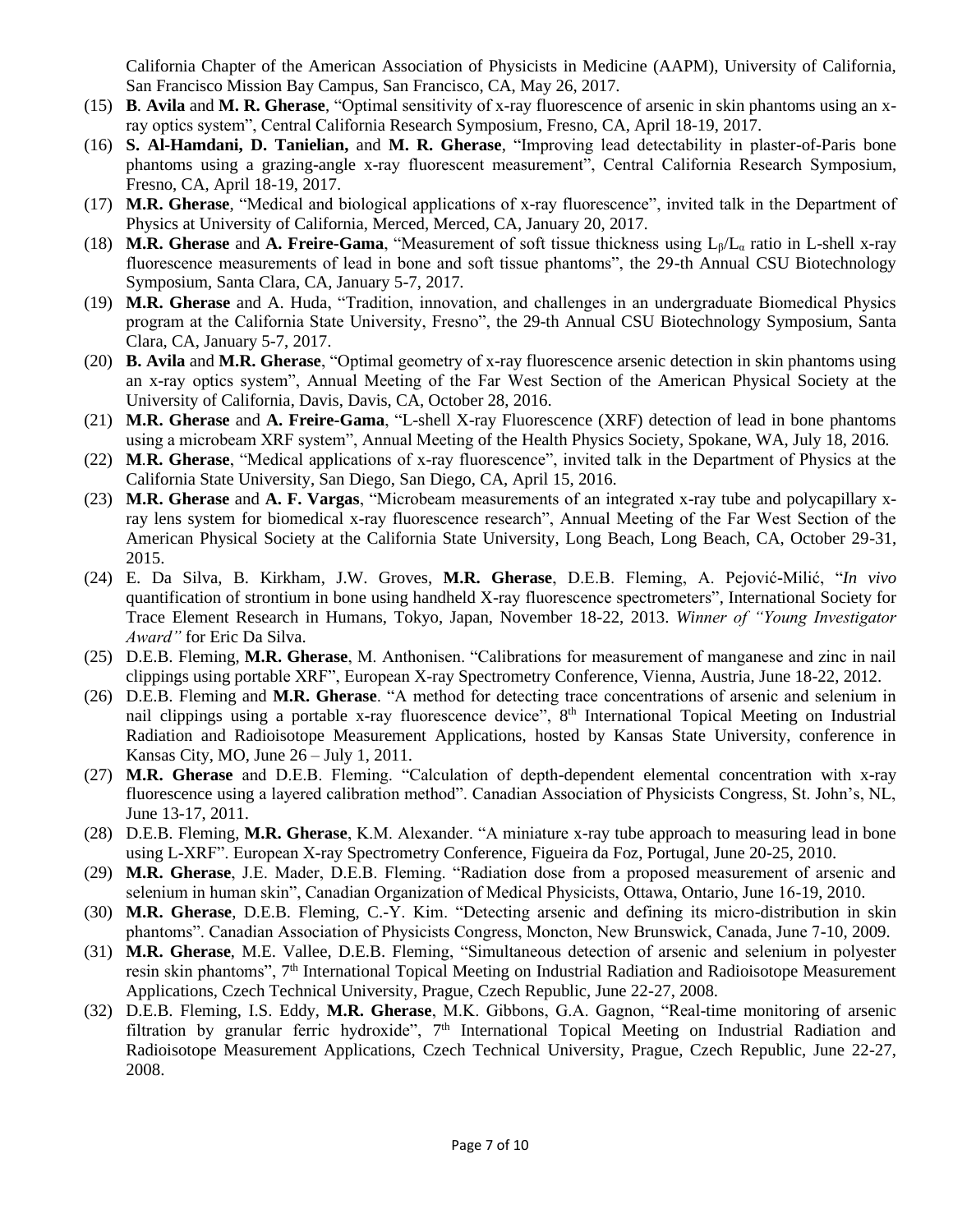- (33) **M.R. Gherase**, M. Vallee, D.E.B. Fleming, "K-shell x-ray fluorescence measurements using the fundamental parameter method", Canadian Association of Physicists Congress, Quebec, QC, June 8-11, 2008.
- (34) D.E.B. Fleming and **Mihai Gherase**, "Arsenic distribution in human skin", Canadian Light Source, Saskatoon Synchrotron Summer School, Saskatoon, SK, August 20-24, 2007.
- (35) D.E.B. Fleming, G. Brown, R. Dauphinee, **M.R. Gherase**, "Advances in Arsenic and Lead Measurement", CIHR RURAL Centre Annual Summit, Saint Mary's University, Halifax, Nova Scotia, September 28-29, 2006.
- (36) **M.R. Gherase**, "Characterization of hyperpolarized <sup>129</sup>Xe dissolved in perfluorooctyl bromide emulsions as a novel magnetic resonance contrast agent", XEMAT III: The Third International Symposium on Xenon Nuclear Magnetic Resonance of Materials, Ottawa, Ontario, Canada, June 1-3, 2006.
- (37) **M.R. Gherase**, J.C. Wallace, G.E. Santyr, "Flow measurements using hyperpolarized <sup>129</sup>Xe dissolved in a perfluorocarbon emulsion carrier", the 4-th Annual Symposium of the Imaging Network Ontario, Toronto, Ontario, Canada, March 1-3, 2005
- (38) **M.R. Gherase**, J.C. Wallace, G.O. Cron, G.E. Santyr, "Theoretical analysis and measurement of the time course of hyperpolarized <sup>129</sup>Xe dissolved in a large diameter ( $>3 \mu$ m) perfluorocarbon emulsion carrier", the 3rd Annual Symposium of the Imaging Network Ontario, Toronto, Ontario, Canada, March 3-5, 2004.
- (39) **M.R. Gherase**, J.C. Wallace, L. Bernas, M. Nezamadeh, I. Cameron, G.E. Santyr, "Multi-exponential analysis of CPMG  $T_2$  decay curves for <sup>129</sup>Xe dissolved in PFOB emulsions: implications for hyperpolarized xenon agent development", the 11-th Scientific Meeting and Exhibition of the International Society for Magnetic Resonance in Medicine, Toronto, Ontario, Canada, July 10-16, 2003.
- (40) J.C. Wallace, **M.R. Gherase**, L. Bernas, A. Cross, G.O. Cron, G.E. Santyr, "Magnetic resonance imaging flow measurement using hyperpolarized <sup>129</sup>Xe in a perfluorocarbon carrier injected in a hollow-fiber capillary model of a breast tumor", the 3-rd Scientific Conference of the Canadian Breast Cancer Research Alliance, Ottawa, Ontario, Canada, October 25-27, 2003.

#### **PUBLISHED ABSTRACTS**

- (1) **S. Al-Hamdani** and **M.R. Gherase**, "Linear attenuation coefficients measurements in a polyoxymethylene soft tissue phantom for calibration of the L-shell x-ray fluorescence bone Pb data", *Medical Physics* **45**(6): 2729 (2018)
- (2) **S. Al-Hamdani** and **M.R. Gherase**, "Improving lead detection in plaster-of-Paris bone phantoms using a grazing-incidence x-ray fluorescence (GAXRF) method", *Medical Physics* **44**(6): 3201 (2017)
- (3) **M.R. Gherase**, J.E. Mader and D.E.B. Fleming. "Radiation dose from a proposed measurement of arsenic and selenium in human skin", *Medical Physics* **37**(7): 3892-3893 (2010)
- (4) **M.R. Gherase**, D.E.B. Fleming, C.-Y. Kim. "Detecting arsenic and defining its micro-distribution in skin phantoms", *Physics in Canada* **65**(2a): 106-107 (2009)
- (5) **M.R. Gherase**, M. Vallee, D.E.B. Fleming. "K-shell X-ray fluorescence measurements using the fundamental parameter method", *Physics in Canada* **64**: 123 (2008)

#### **PEER-REVIEWED PUBLICATIONS**

- (1) **M.R. Gherase** and D.E.B. Fleming, Probing trace elements in human tissue with synchrotron radiation, *Crystals*, **10**(1), 12, (2020)
- (2) **M.R. Gherase** and **S. Al-Hamdani**, Improvements and reproducibility of an optimal grazing-incidence position method to L-shell x-ray fluorescence measurements of lead in bone and soft tissue phantoms, *Biomedical Physics and Engineering Express*, **4** 065024 (2018)
- (3) **M.R. Gherase** and **S. Al-Hamdani**, A microbeam grazing-incidence approach to L-shell x-ray fluorescence measurements of lead in bone and soft tissue phantoms, *Physiological Measurement*, **39** 035007 (2018)
- (4) **M.R. Gherase**, R. Feng, D.E.B. Fleming, Optimization of L-shell X-ray fluorescence detection of lead in bone phantoms using synchrotron radiation, *X-ray Spectrometry*, **46**: 537-547 (2017)
- (5) E.D. Desouza, **M.R. Gherase**, D.E.B. Fleming, D.R. Chettle, J.M. O'Meara, F.E. McNeill, Performance comparison of two Olympus InnovX handheld X-ray analyzers for feasibility of measuring arsenic in skin *in vivo* – Alpha and Delta models, *Applied Radiation and Isotopes*, **123**: 82-93 (2017)
- (6) **M.R. Gherase** and **A.F. Vargas**, Effective X-ray beam size measurements of an X-ray tube and polycapillary X-ray lens system using a scanning X-ray fluorescence method, *Nuclear Instruments and Methods in Physics Research B*, **395**: 5-12 (2017)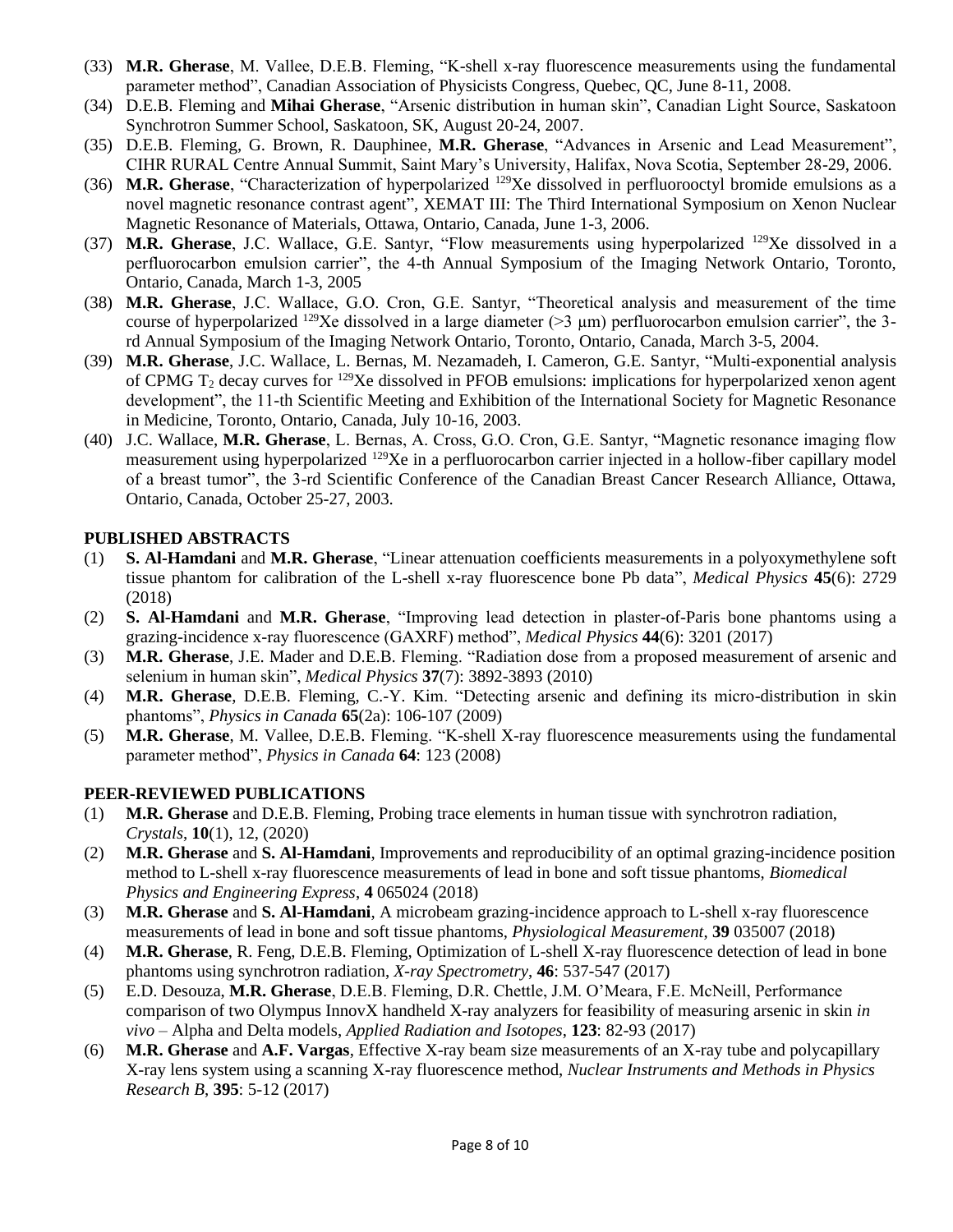- (7) C. Groskopf, S.R. Bennett, **M.R. Gherase**, D.E.B. Fleming, Detection of lead in bone phantoms and arsenic in soft tissue phantoms using synchrotron radiation and a portable x-ray fluorescence system, *Physiological Measurement*, **38**(1): 374-386 (2017)
- (8) D. McIver, J. VanLeeuwen, A. Knafla, J. Campbell, K. Alexander, **M.R. Gherase**, J. Guernsey, D.E.B. Fleming, Evaluation of a novel portable x-ray fluorescence screening tool for detection of arsenic exposure, *Physiological Measurement*, **36**(12): 2443-2459 (2015)
- (9) D.E.B. Fleming, J.W. Groves, **M.R. Gherase**, G.N. George, I.J. Pickering, O. Ponomarenko, G. Langan, J.E. Spallholz, M. Alauddin, H. Ahsan, S. Ahmed, P.F. La Porte, Soft tissue measurement of arsenic and selenium in an animal model using portable X-ray fluorescence, *Radiation Physics and Chemistry*, **116**: 241-247 (2015)
- (10) O. Ponomarenko, **M.R. Gherase**, M.S. LeBlanc, C.-Y. Kim, E.D. Desouza, M.J. Farquharson, F.E. McNeill, S. Nehzati, I.J. Pickering, G.N. George, D.E.B. Fleming, Synchrotron XAS analysis of arsenic chemical speciation in human nail clippings, *Environmental Chemistry* **11**(6): 632-643 (2014)
- (11) **M.R. Gherase**, E.D. Desouza, M.J. Farquharson, F.E. McNeill, C.-Y. Kim, D.E.B. Fleming, X-ray fluorescence measurements of arsenic micro-distribution in human nail clippings using synchrotron radiation, *Physiological Measurement*, **34**(9):1163-1177 (2013)
- (12) D.E.B. Fleming, **M.R. Gherase**, M. Anthonisen, Calibrations for measurement of manganese and zinc in nail clippings using portable XRF, *X-ray Spectrometry* **42**(4):299-302 (2013)
- (13) D.E.B. Fleming, **M.R. Gherase**, K.M. Alexander, A miniature X-ray tube approach to measuring lead in bone using L-XRF, *X-ray Spectrometry* **40**(5):343-347 (2011)
- (14) **M.R. Gherase** and D.E.B. Fleming, A calibration method for proposed XRF measurements of arsenic and selenium in nail clippings, *Physics in Medicine and Biology* **56**(20):N215-N225 (2011)
- (15) **M.R. Gherase** and D.E.B. Fleming, Calculation of depth-dependent elemental concentration with x-ray fluorescence using a layered calibration method, *Nuclear Instruments and Methods in Physics Research Section B* **269**(10):1150-1156 (2011)
- (16) H.C. MacDonald, C.P. Laroque, D.E.B. Fleming, **M.R. Gherase**, Dendroanalysis of metal pollution from the Sydney Steel Plant in Sydney, Nova Scotia, *Dendrochronologia* **29**(1):9-15 (2011)
- (17) **M.R. Gherase**, J.E. Mader, D.E.B. Fleming, Radiation dose from a proposed measurement of arsenic and selenium in human skin, *Physics in Medicine and Biology* **55**(18):5499-5514 (2010)
- (18) C.W. Roy, **M.R. Gherase**, and D.E.B. Fleming, Simultaneous assessment of arsenic and selenium in human nail phantoms using a portable x-ray tube and detector, *Physics in Medicine and Biology* **55**(6):N151-159 (2010)
- (19) D.E.B. Fleming, I.S. Eddy, **M.R. Gherase**, M.K. Gibbons, and G.A. Gagnon, Real-time monitoring of arsenic filtration by granular ferric hydroxide, *Applied Radiation and Isotopes* **68**(5):821-824 (2010)
- (20) **M.R. Gherase**, M.E. Valee, and D.E.B. Fleming, Simultaneous detection of arsenic and selenium in polyester resin skin samples, *Applied Radiation and Isotopes* **68**(5):743-745 (2010)
- (21) **M.R. Gherase** and D.E.B. Fleming, Optimal K<sup>α</sup> XRF detection geometry of arsenic in skin using an extended fundamental parameter method, *X-ray Spectrometry* **38**(6):513-518 (2009)
- (22) **M.R. Gherase** and D.E.B. Fleming, K-shell X-ray fluorescence measurements of arsenic depth-dependent concentration in polyester resin discs using the fundamental parameter method, *Applied Radiation and Isotopes* **67**(1):50-54 (2009)
- (23) D.E.B. Fleming, **M.R. Gherase**, C.-Y. Kim, Detecting arsenic and defining its micro-distribution in skin phantoms, *The Activity Report of Canadian Light Source 2008*, 121-122
- (24) **M.R. Gherase** and D.E.B. Fleming, Fundamental parameter approach to XRF spectroscopy measurements of arsenic in polyester resin skin phantoms, *X-ray Spectrometry* **37**(5):482-489 (2008)
- (25) D.E.B. Fleming and **M.R. Gherase**, A rapid, high sensitive technique for measuring arsenic in skin phantoms using a portable x-ray tube and detector, *Physics in Medicine and Biology* **52**(19):N459-465 (2007)
- (26) **M.R. Gherase**, J.C. Wallace, A.R. Cross, G.E. Santyr, Two-compartment radial diffusive exchange analysis of the NMR lineshape of Xe dissolved in a perfluorooctyl bromide emulsion, *Journal of Chemical Physics* **125**(4):044906 (2006)
- (27) G.W. Buchanan, R. Smits, E. Munteanu, G.E. Santyr, J.C. Wallace, **M.R. Gherase**, Synthesis and dissolved hyperpolarized xenon NMR studies of sucrose octaoleate-F104, *Journal of Fluorine Chemistry* **125**(10):1457- 1460 (2004)